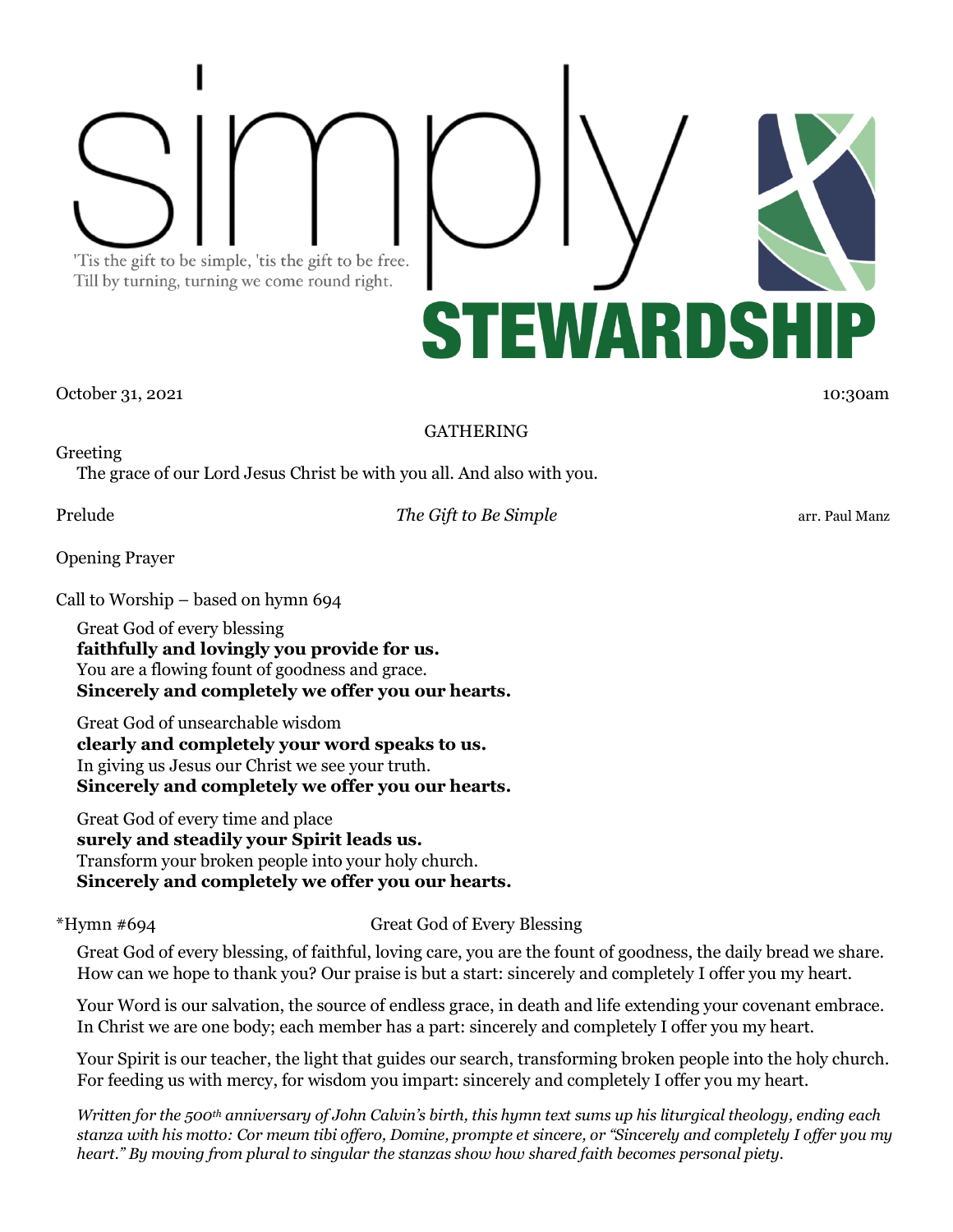## **CONFESSING**

## Call to Confession

Prayer of Confession – adapted from a prayer by John Calvin (1509-1564)

Almighty God, not only have you adopted us as you children in this life, but you loved us before we were even born. As soon as we came from our mother's womb, you were pleased to mark us with the waters of your holy bath.

**We celebrate these truths as gifts obtained through the one beloved Son, Jesus, in whose name we pray. We confess today how often by our ingratitude we have renounced so great a blessing. Forgive us for our defection and unfaithfulness, of which we are all guilty. Help us to find true humility and obedience of faith. We want to embrace the grace of your good news now again offered to us, by which you reconcile yourself to us.**

Grant that we may steadfastly persevere in pure faith, so as never to turn aside from true faith, but to advance more and more in the knowledge of your mercy. Give us strong and deep roots, firmly grounded in the confidence of sure faith, so we may never fall away from true worship and true love.

Hear our prayers…

Assurance of Forgiveness

\*Response to Forgiveness #606 *Praise God, from Whom All Blessings Flow*

Praise God from whom all blessings flow; praise him, all creatures here below; praise him above ye heavenly host; praise Father, Son and Holy Ghost. Amen.

\*Affirmation of Faith – from the Presbyterian Brief Statement of Faith

In life and in death we belong to God. Through the grace of our Lord Jesus Christ, the love of God, and the communion of the Holy Spirit, we trust in the one triune God, the Holy One of Israel, whom alone we worship and serve.

**We trust in Jesus Christ, fully human, fully God. Jesus proclaimed the reign of God: preaching good news to the poor and release to the captives, teaching by word and deed and blessing the children, healing the sick and binding up the brokenhearted, eating with outcasts, forgiving sinners, and calling all to repent and believe the gospel. Unjustly condemned for blasphemy and sedition, Jesus was crucified, suffering the depths of human pain and giving his life for the sins of the world. God raised this Jesus from the dead, vindicating his sinless life, breaking the power of sin and evil, delivering us from death to life eternal.**

\*Passing of the Peace

#### **LISTENING**

Announcements and Invitations

Prayer of Intercession and Lord's Prayer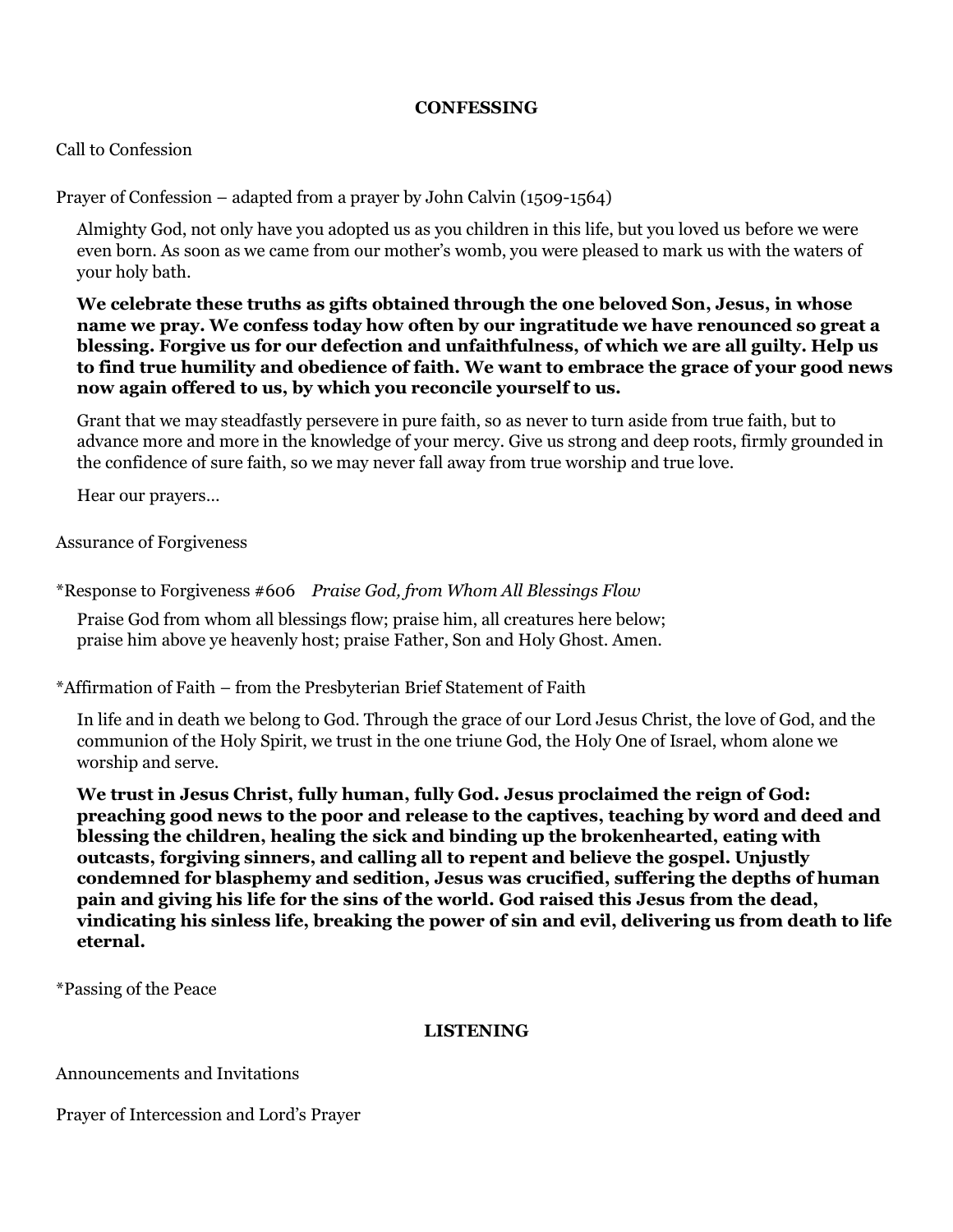

## Sermon in Words **Simply Stewardship: Round and Round We Turn toward God**

## **DEPARTING**

#### \*Hymn #693 *Though I May Speak*

Though I may speak with bravest fire, and have the gift to all inspire, and have not love, my words are vain, as sounding brass, and hopeless gain.

Though I may give all I possess, and striving so my love profess, but not be given by love within, the profit soon turns strangely thin.

Come, Spirit, come, our hearts control; our spirits long to be made whole. Let inward love guide every deed; by this we worship, and are freed.

\*Benediction

\*Sung Response Northumbria Community

May the peace of the Lord Christ go with you, wherever he may send you. May he guide you through the wilderness, protect you through the storm. May he bring you home rejoicing at the wonders he has shown you. May he bring you home rejoicing, once again into our doors.

Postlude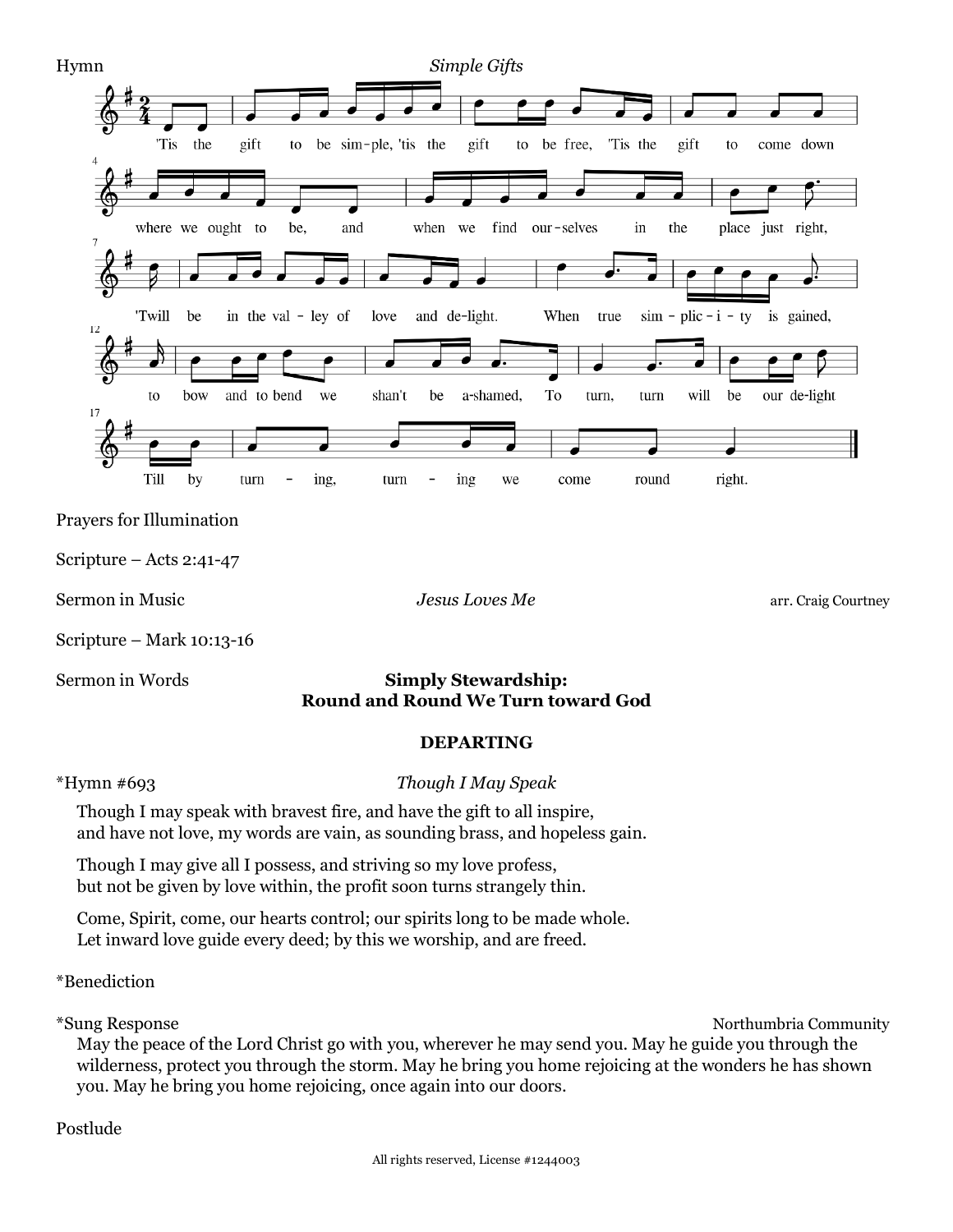## **Information & Announcements**

## **Welcome to our guests!**

Whether you are sharing in the worship of God with us for the first time, visiting with family or friends, or returning for a visit to your home church, we welcome you today in the name of Jesus. Please share some contact information with us so we can follow up with you and make a place for you in our weekly fellowship. You may email our church office at [admin@northminstermacon.org](mailto:admin@northminstermacon.org) or by scanning the QR code to the right.



## **Pastoral Care**

Pastor Ralph welcomes and encourages opportunities to share in fellowship, pastoral conversation, and spiritual discernment. He keeps office hours most mornings at the church, but is always available by appointment. You are always welcome to call or text at 478-250-3355 or to reach out by email: [pastorhawkins@northminstermacon.org](mailto:pastorhawkins@northminstermacon.org)

#### **Sanctuary Flowers**

Flowers this week have been given to the glory of God by the Shuford family in grateful gratitude to the Northminster family for the love and support this past year of Donna's cancer diagnosis and treatment.

## **Lectionary Readings**

October 31, Reformation Sunday – Ruth 1:1-18; Psalm 146; Hebrews 9:11-14; Mark 12:28-34

## **PRAYER CONCERNS**

If you have a need or a request for prayer, please contact the church office.

Current Member Concerns: Ann R. Smith; Jewel James; Ann Hall; Jane Ebey; Jon Geerlings; Kathy Wheeler; Betty Barlow; Donna Shuford; Frank Clark; Janet Kelly

Current Friends and Family Concerns: Margaret Yawn; Donna Carole Kitchens; Nelda Crow; Joel Jones Military Personnel Prayer List: Austin Riley; Joshua Sulkers; Isaac Falkenstine (Bonnie Diboll's grandson)

## **Trunk or Treat Tonight!**

Our youth are hosting a community trunk-or-treat tonight to help provide a safe and fun environment for children within our community to enjoy candy and costumes. If you are able to help by bringing candy or by parking and handing out treats, please join us!

## **Women's Retreat – November 12-13**

Registration is open online for the November Women's retreat. All women, ages 13 and wiser, are invited to come and bring a friend, mother, daughter, or other female family member to our fall women's retreat. Author and pastor, Lisa Hickman, will be our guest speaker for this event which will be held Friday from 6pm-8:30pm and Saturday from 9am-2pm at Northminster. Registration will run through November 7th. Registration is \$25per person.

## **Help with UKirk meals**

If you are willing to provide a meal for the UKirk students, either by yourself or by teaming up with others, please contact Emory Whitaker a[t lewhitaker@cox.net](mailto:lewhitaker@cox.net) or 478-737-5273

## **5th Annual Loaves & Fishes Foodie Fundraiser**

Loaves & Fishes Ministry invites you to take part in the 5th Annual Foodie Fundraiser Thursday, November 4th (Presented by Alex's PC Solutions and Burgess Pigments). Dine at a participating restaurant on Thursday, November 4th, and that restaurant will donate 5% of your tab to the Loaves and Fishes Ministry of Macon. For a copy of participating restaurants, email the church office or check your October 31st bulletin.

#### **NORTHMINSTER PRESBYTERIAN CHURCH**

Our calling at Northminster is to make disciples, to grow in faith together, and to serve others in Christ. CONGREGATION: Ministers of the Good News SESSION of Ruling Elders: Kari Alderman; Emily Brown; Lynn Denny; Roland Hill; Jan Hirsh; Melissa McDougald; Charlotte Nolan; Sandra Ridgeway; Minor Vernon RALPH HAWKINS, Pastor and Teaching Elder PAUL EVANS, Parish Associate SANDRA SMITH, Music Director KAREN JONES, Clerk of Session JENNIFER WHITEHEAD, Ministry Assistant

**Office hours this week:** Monday - Thursday 8:30-1:00

[WWW.NORTHMINSTERMACON.ORG](http://www.northminstermacon.org/) 478-477-6646 565WIMBISH RD. MACON, GA 31210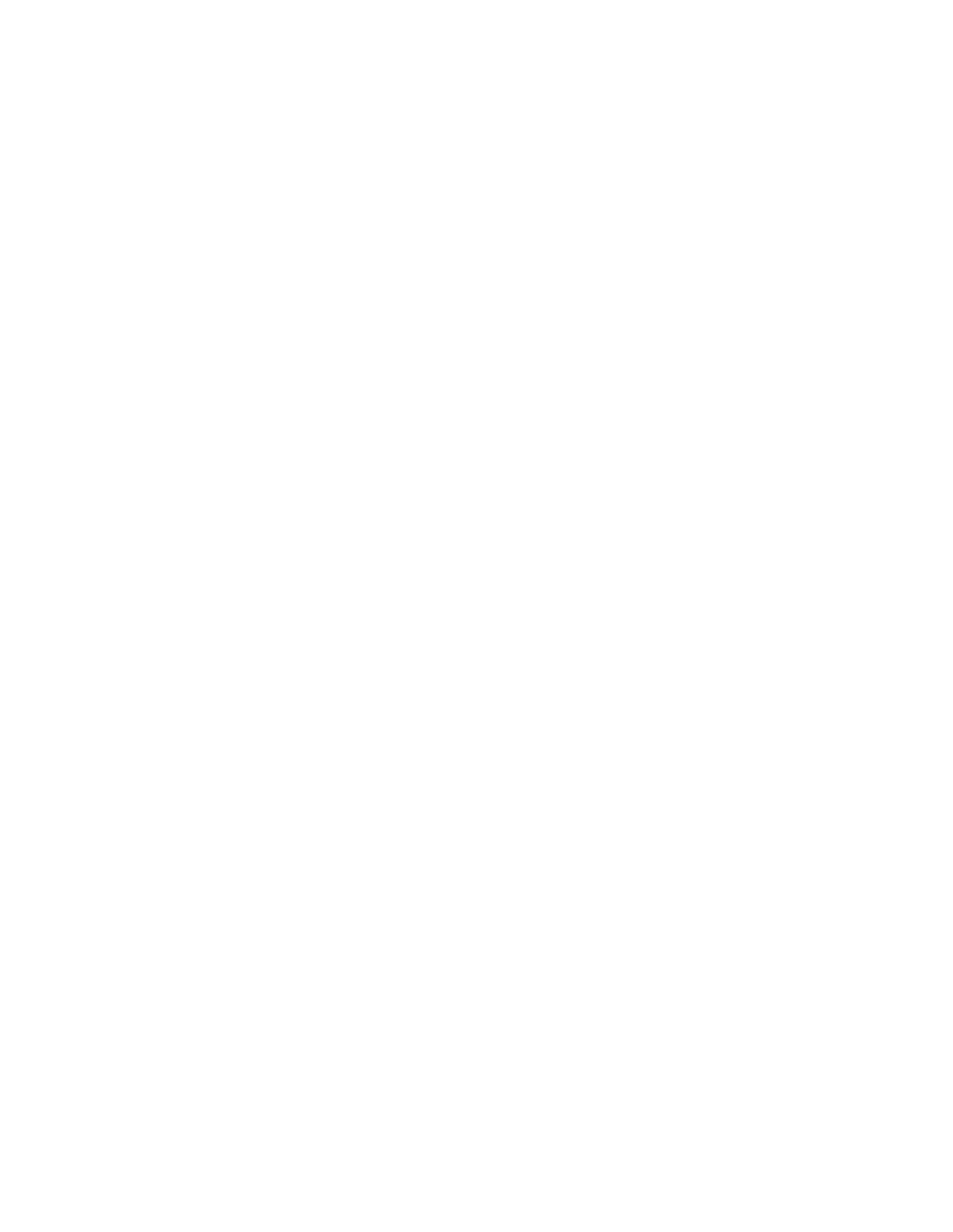

Loaves & Fishes Ministry invites you to take part in the **5th Annual Foodie Fundraiser Thursday, November 4th** Presented by Alex's PC Solutions and Burgess Pigments Dine at a participating restaurant, listed above, on Thursday, November 4th,

and that restaurant will donate 5% of your tab to the Loaves and Fishes Ministry of Macon.



Loaves & Fishes Ministry invites you to take part in the **5th Annual Foodie Fundraiser Thursday, November 4th** Presented by Alex's PC Solutions and Burgess Pigments Dine at a participating restaurant, listed above, on Thursday, November 4th, and that restaurant will donate 5% of your tab to the Loaves and Fishes

Ministry of Macon.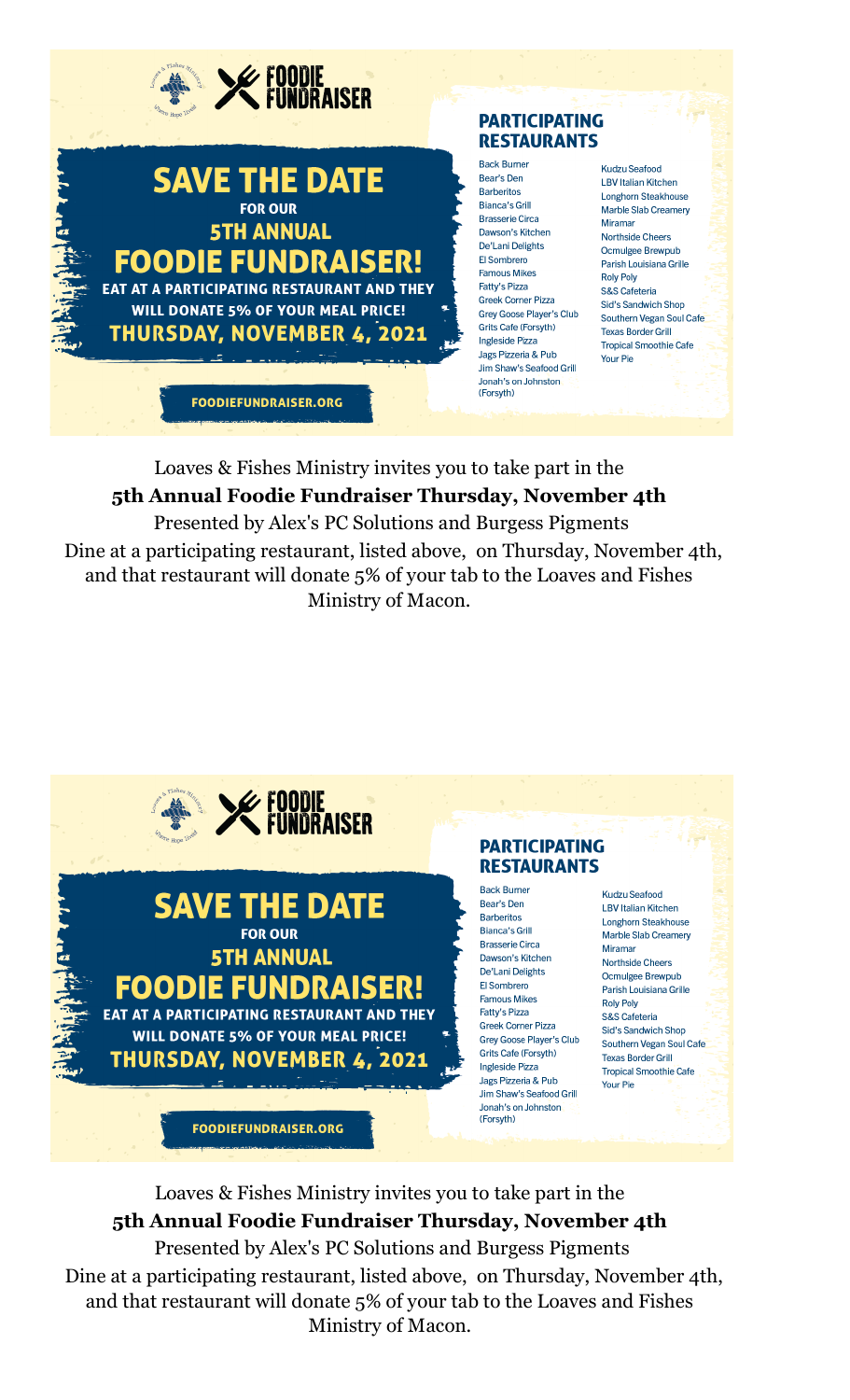A single gentle rain makes the grass many shades greener. So our prospects brighten on the influx of better thoughts. We should be blessed if we lived in the present always, and took advantage of every accident that befell us. Sometimes, in a summer morning, having taken my accustomed bath, I sat in my sunny doorway from sunrise till noon, rapt in a revery, amidst the pines and hickories and sumachs, in undisturbed solitude and stillness. while the birds sing around or flitted noiseless through the house. until by the sun falling in at my west window, or the noise of some traveller's wagon on the distant highway, I was reminded of the lapse of time.

Simplicity, simplicity, simplicity! I say, let your affairs be as two or three, and keep your accounts on your thumb nail.

"Simplicity" by Henry David Thoreau, from *Walden*



"You need to simplify your life. Start with a smaller bag."

# **Monday Morning**

"Let the little children come to me; do not stop them; for it is to such as these that the kingdom of God belongs. Truly I tell you, whoever does not receive the kingdom of God as a little child will never enter it." And he took them up in his arms, laid his hands on them, and blessed them.

Mark 10, New Revised Standard Version

"Don't push these children away. Don't ever get between them and me. These children are at the very center of life in the kingdom. Mark this: Unless you accept God's kingdom in the simplicity of a child, you'll never get in." Then, gathering the children up in his arms, he laid his hands of blessing on them.

Mark 10, The Message

is the gift to be simple,<br>
tis the gift to be free,<br>
'Tis the gift to come down<br>
where Lought to be: 'tis the gift to be free, where I ought to be: And when we find ourselves in the place just right, 'Twill be in the valley of love and delight. When true simplicity is gained, To bow and to bend we shan't be ashamed; to turn, turn, will be my delight. Till by turning, turning we come round right.



Joseph Brackett Jr. (1797-1882) American songwriter, author, and elder in The United Society of Believers in Christ better known as the Shakers

Will you put up with a little foolish aside from me? Please, just for a moment. The thing that has me so upset is that I care about you so much—this is the passion of God burning inside me! I promised your hand in marriage to Christ, presented you as a pure virgin to her husband. And now I'm afraid that exactly as the Snake seduced Eve with his smooth tongue, you are being lured away from the simple purity of your love for Christ.